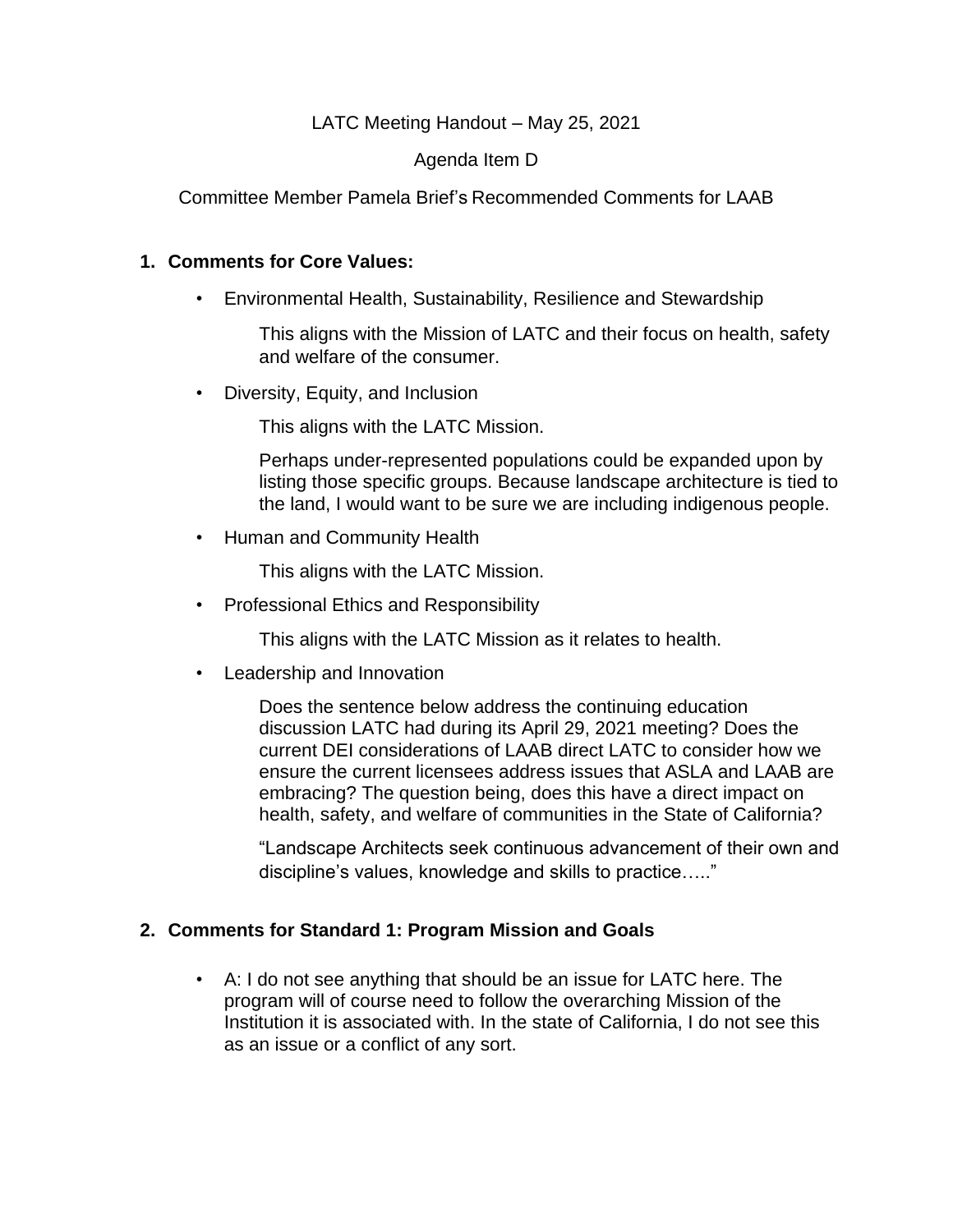- B: By asking for achievable goals and effective benchmarks and procedures for measuring goals, LAAB is enabling and ensuring professional programs achieve the Core Values set forth.
- C: A commitment to DEI is necessary. However, I am not exactly clear how LAAB will evaluate the success. For example: some programs could have more resources available for scholarships. Will that be a potential issue under the new Core Values? If so, this could reward programs with more financial resources the accreditation they seek and leave behind programs with less funding.
- E(c): Similar comment as above. Not all programs have assistantship and scholarship opportunities or financial support options.
- $\cdot$  E(g) and (h): Address equity in a very necessary way.

# **3. Comments for Standard 2: Program Autonomy, Governance, and Administration**

- Once again, the financial support may not always be there for some institutions that wish to have a landscape architectural program. I would hate to see a program loose accreditation because of this issue.
- Ensuring programs are not greater than 15:1 may not be possible if they are underfunded.

# **4. Comments for Standard 3: Professional Curriculum**

- B.1 Knowledge
	- Add regenerative practices under c. Resilience.
	- Add wording about TEK (Traditional Ecological Knowledge).
- B.2 Skills and Competencies
	- f. Numeracy/Quantification could use more description as to what his includes.
	- g. Landscape Performance especially important as it has a direct impact on communities and our natural resources.
- C General Studies

It seems far reaching for LAAB to require a MLA degree student to require humanities, arts, technologies, mathematics, natural sciences, social sciences if they do not hold an undergraduate degree.

• D.3 - Delivery of and Augmentation to Curricular Experience